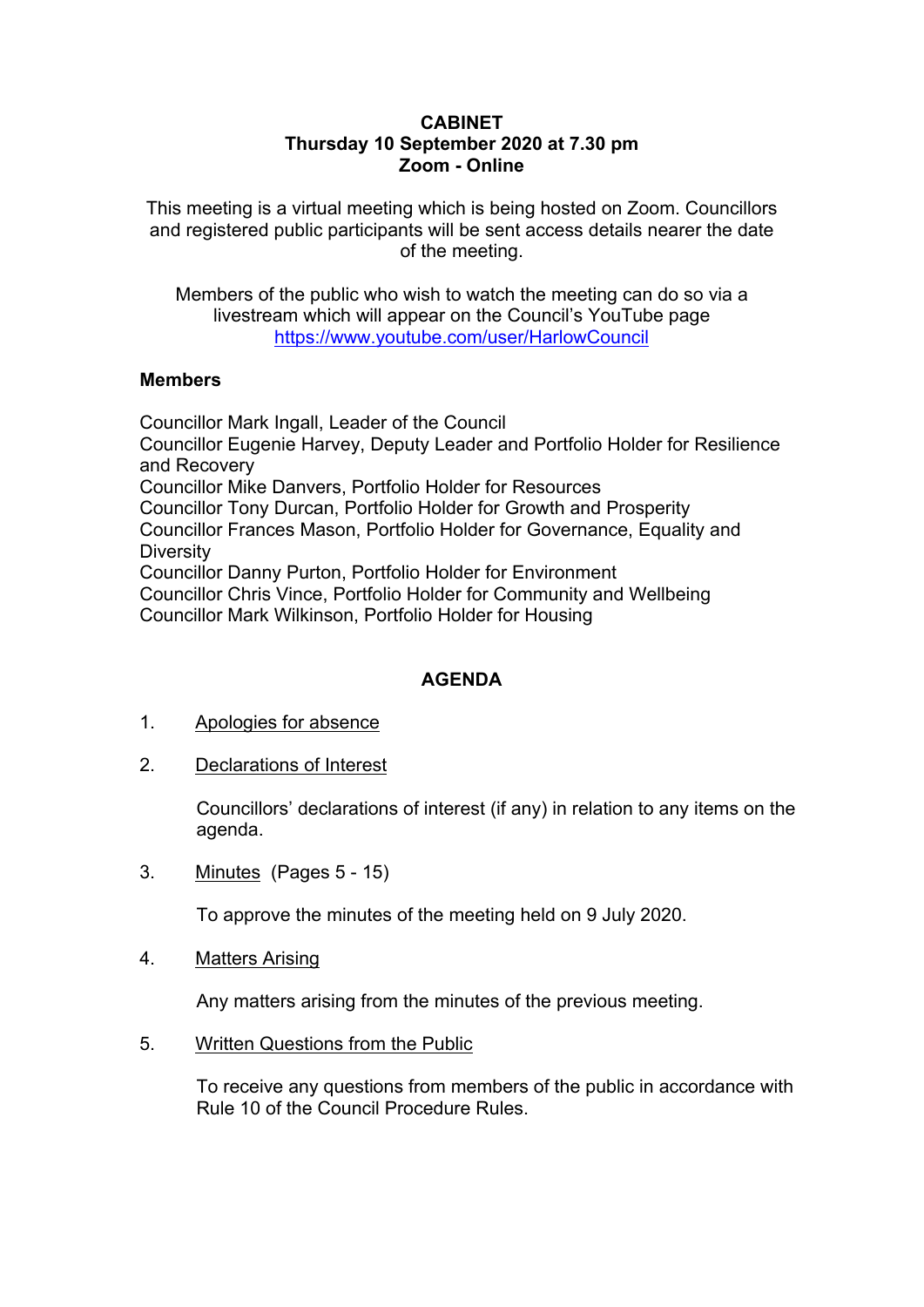## 6. Written Questions from Councillors

To receive any questions from Councillors in accordance with Rule 11 of the Council Procedure Rules.

7. Petitions

To consider any petitions that have been referred to the Cabinet under the Council's Petition Scheme.

a) Rejection of Proposal to Amend Waste Collection at Mercers

Petition from Mr Alldridge:

"We, the residents and signatories, reject your current proposal to amend the waste collection at Mercers, Harlow. Having given considerable time to review your letter, we feel your proposed is unsatisfactory based on the following reasons;

- We understand the implementation costs are covered by Harlow Council, however, the costs for service and maintenance will increase our current service charges.
- Increasing the number of waste collection points on the estate will attract vermin and raise environmental and health concerns.
- Adding additional waste collection points will increase the number of areas that need to be swept, cleaned, washed and disinfected on a regular basis, which will result in additional service charge costs.
- The position of the newly proposed bin stores is sporadic and unsightly. We are disturbed with the impact this will have on future house prices, this is unacceptable.
- The location of the newly proposed waste collection is too close to people's homes. It is unreasonable to have another person's rubbish outside their homes. These bins smell vulgar and attract flies. This is alarming for all of us as Harlow Council has received numerous emails, regards to contamination and environmental dangers, covering maggots and fly's in the past.
- Your proposed solution does not resolve the issue where a small minority of residents choose to 'dump' items that can not be taken in waste collection. Therefore, we feel the proposal does not solve all the problems currently facing Mercers.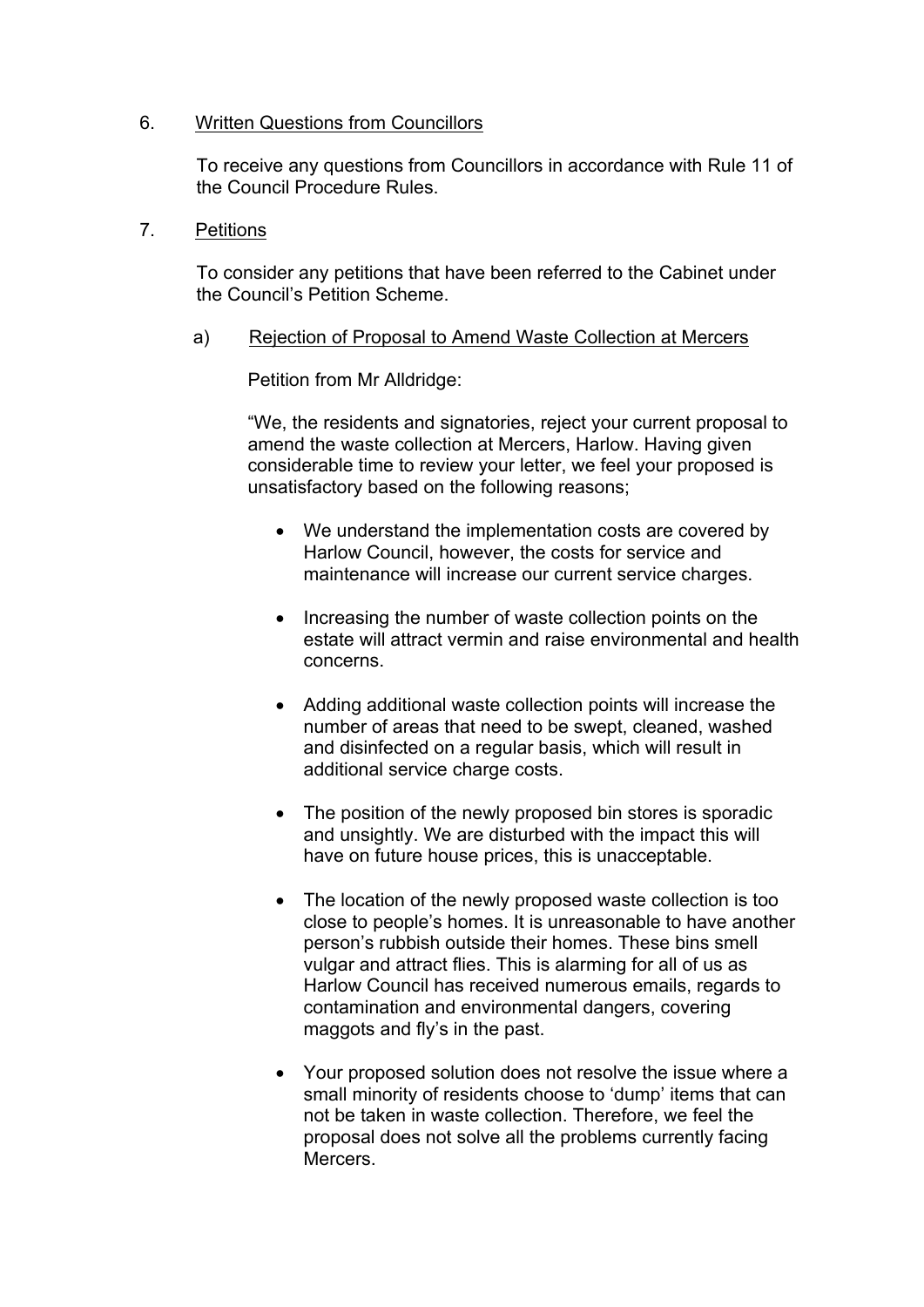Our alternative solution is to recommend Harlow Council issue each resident, who lives on the ground floor, with a wheelie bin, as they have control and responsibility over their own waste. Residents who live on the top floors can continue to use the bin chutes. This will mean that considerably less waste will collate at the bin chutes due to less people using them. In turn, we feel, this will significantly reduce the impact around environmental dangers as mentioned above.

In addition, we feel our solution is vastly more cost effective as Harlow Council will not incur costs for constructing the proposed bin stores, as an alternative, spend significantly less on installing CCTV in order to determine who is 'dumping' items that can not be collected."

8. Forward Plan(Pages 16 - 26)

To note the Forward Plan, which lists all upcoming Cabinet decisions and provides notice of key decisions and those expected to be taken in private session.

9. Recent Relevant Decisions Taken by The Leader, Deputy, Portfolio Holder(s), or Chief Executive

To note recent decisions taken under delegated/emergency powers, as attached:

- a) Chief Executive 9 April 2020 (Pages 27 28)
- b) Chief Executive 9 April 2020 (Pages 29 30)
- c) Chief Executive 15 April 2020 (Pages 31 32)
- d) Chief Executive 15 April 2020 (Pages 33 34)
- e) Chief Executive 15 April 2020 (Page 35)
- f) Chief Executive 24 April 2020 (Pages 36 37)
- g) Chief Executive 6 May 2020 (Page 38)
- h) Chief Executive 14 May 2020 (Pages 39 40)
- i) Chief Executive 8 June 2020 (Pages 41 42)
- j) Chief Executive 12 June 2020 (Page 43)
- k) Chief Executive 16 June 2020 (Pages 44 45)